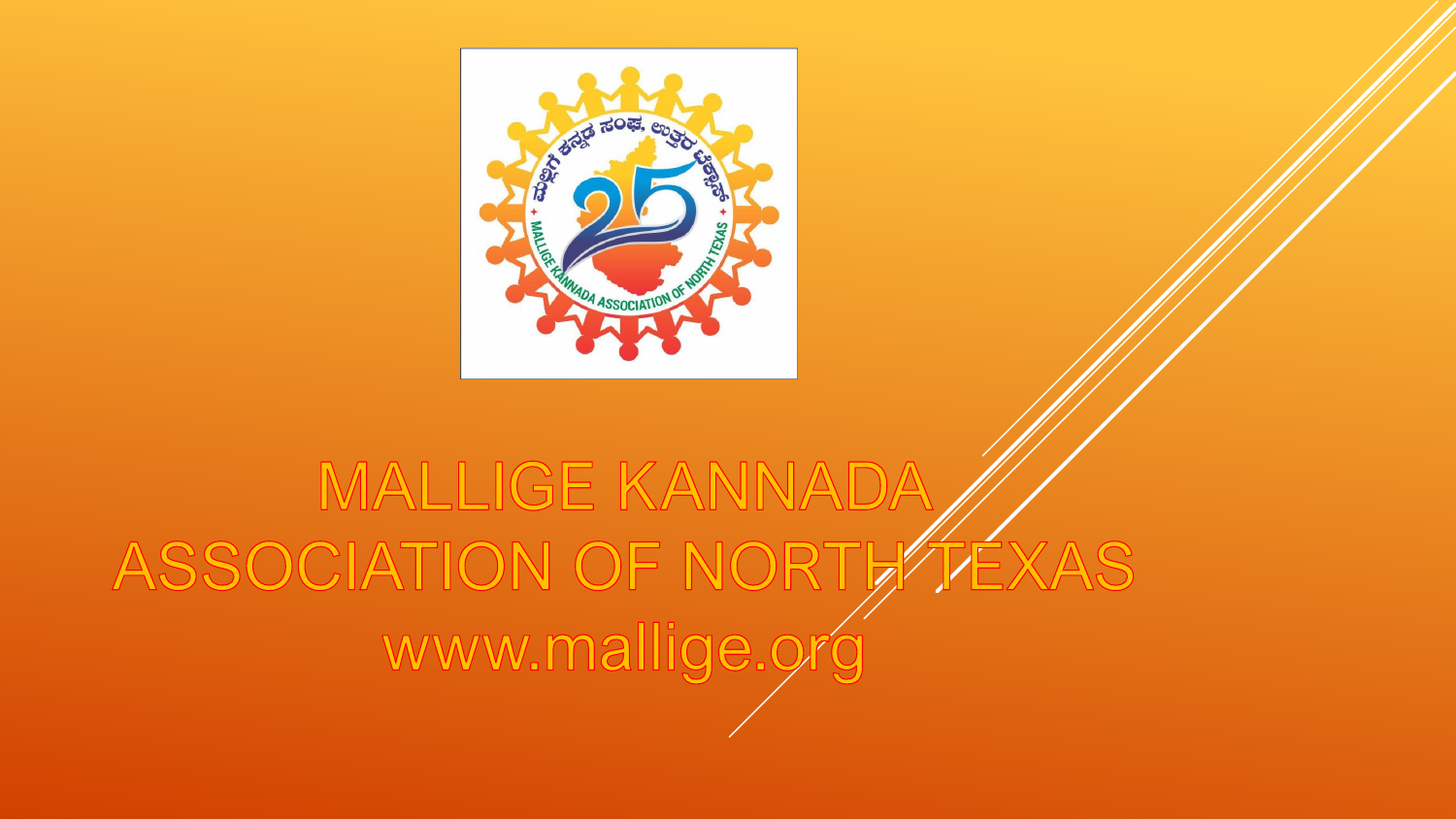

Mallige Kannada Association of North Texas (MKANT), a nonprofit 501-C Organization is hosting multiple events in 2019.

The event consists of number of variety cultural programs of local/guest artistes including dinner. We are expecting about 300+ families to participate.

This will be an excellent opportunity for your business to advertise and to meet your potential customers face to face. MKANT is offering several levels of sponsorships and requests you to be a sponsor.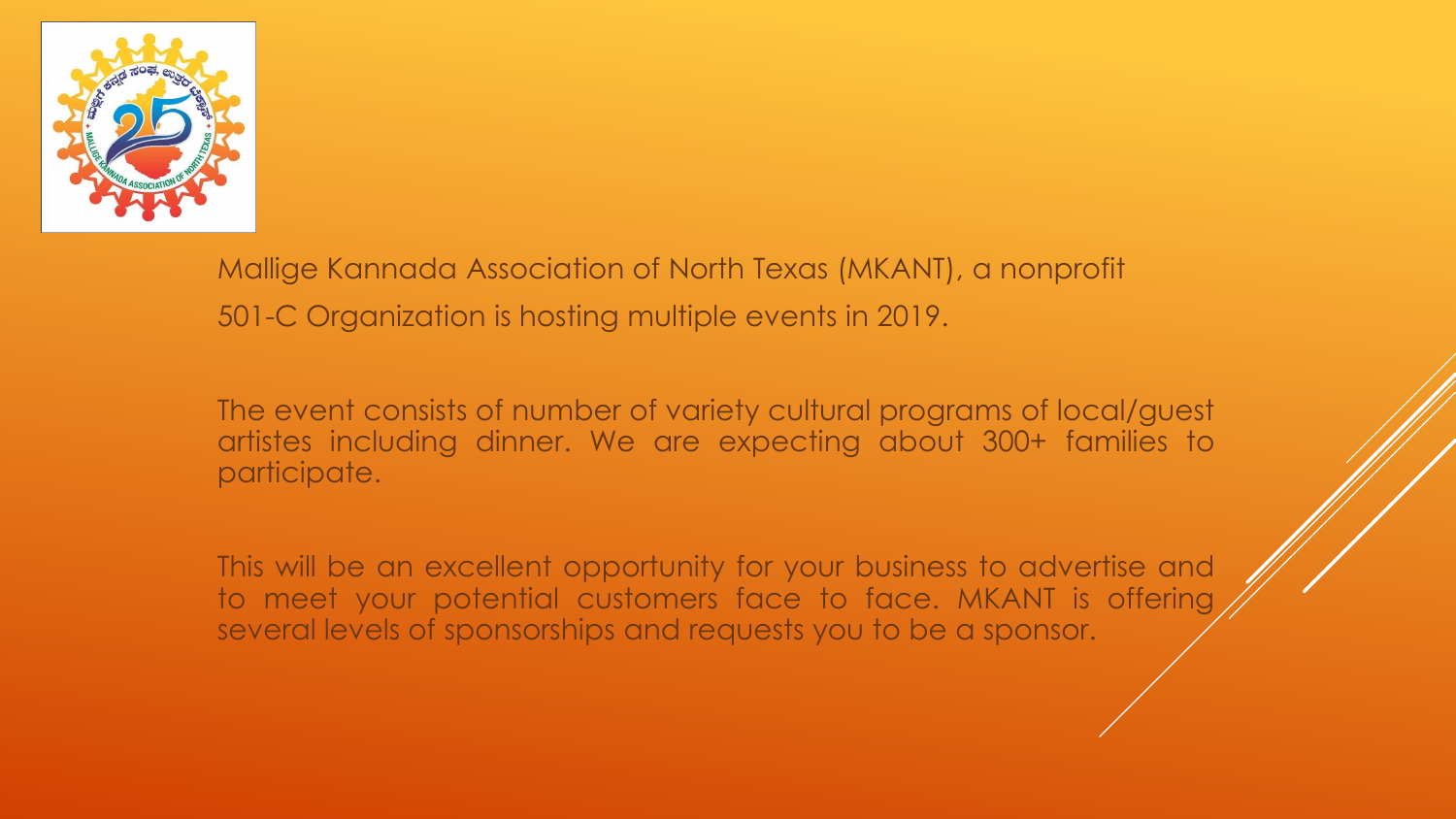## **SPONSORSHIP PACKAGE DETAILS**

| <b>Tiers</b>        | <b>Platinum</b>                                                                                                                                                                                                                                                                                                                                                                                                                                                          | <b>Gold</b>                                                                                                                                                                                                                                                                                                                 | <b>Silver</b>                                                                                                                                                                                                                                                    |
|---------------------|--------------------------------------------------------------------------------------------------------------------------------------------------------------------------------------------------------------------------------------------------------------------------------------------------------------------------------------------------------------------------------------------------------------------------------------------------------------------------|-----------------------------------------------------------------------------------------------------------------------------------------------------------------------------------------------------------------------------------------------------------------------------------------------------------------------------|------------------------------------------------------------------------------------------------------------------------------------------------------------------------------------------------------------------------------------------------------------------|
| <b>Benefits</b>     | • Banner at the entrance and hallway of event<br>venue.<br>• Premium booth space at Ugadi and Deepavali<br>• Recognition during the event<br>Display of large Logo on the MKANT page.<br>• Logo Included on all event and MKANT<br>Communications.<br>• Logo Included in all media communication<br>$(e-mail)$<br>• 3 minutes time to address audience during<br>event.<br>• Social Media (FB) recognition and includes logo<br>on flyers.<br>• 5 Food coupon for dinner | • Banner at the event venue<br>• Medium size booth at Ugadi and<br>Deepavali<br>• Recognition during the event.<br>Display of regular size Logo<br>on MKANT page<br>Logo Included on all event and MKANT<br>Communications<br>• Social Media (FB) recognition and<br>includes logo on flyers.<br>• 3 Food coupon for dinner | • Display of standard size Logo on the<br>event page and MKANT page<br>• Logo Included on all event and MKANT<br>Communications.<br>• Mention during the event.<br>• Social Media (FB) recognition and<br>includes logo on flyers.<br>• 2 Food coupon for dinner |
| <b>Contribution</b> | \$2500                                                                                                                                                                                                                                                                                                                                                                                                                                                                   | \$2000                                                                                                                                                                                                                                                                                                                      | \$1000                                                                                                                                                                                                                                                           |
|                     |                                                                                                                                                                                                                                                                                                                                                                                                                                                                          |                                                                                                                                                                                                                                                                                                                             |                                                                                                                                                                                                                                                                  |